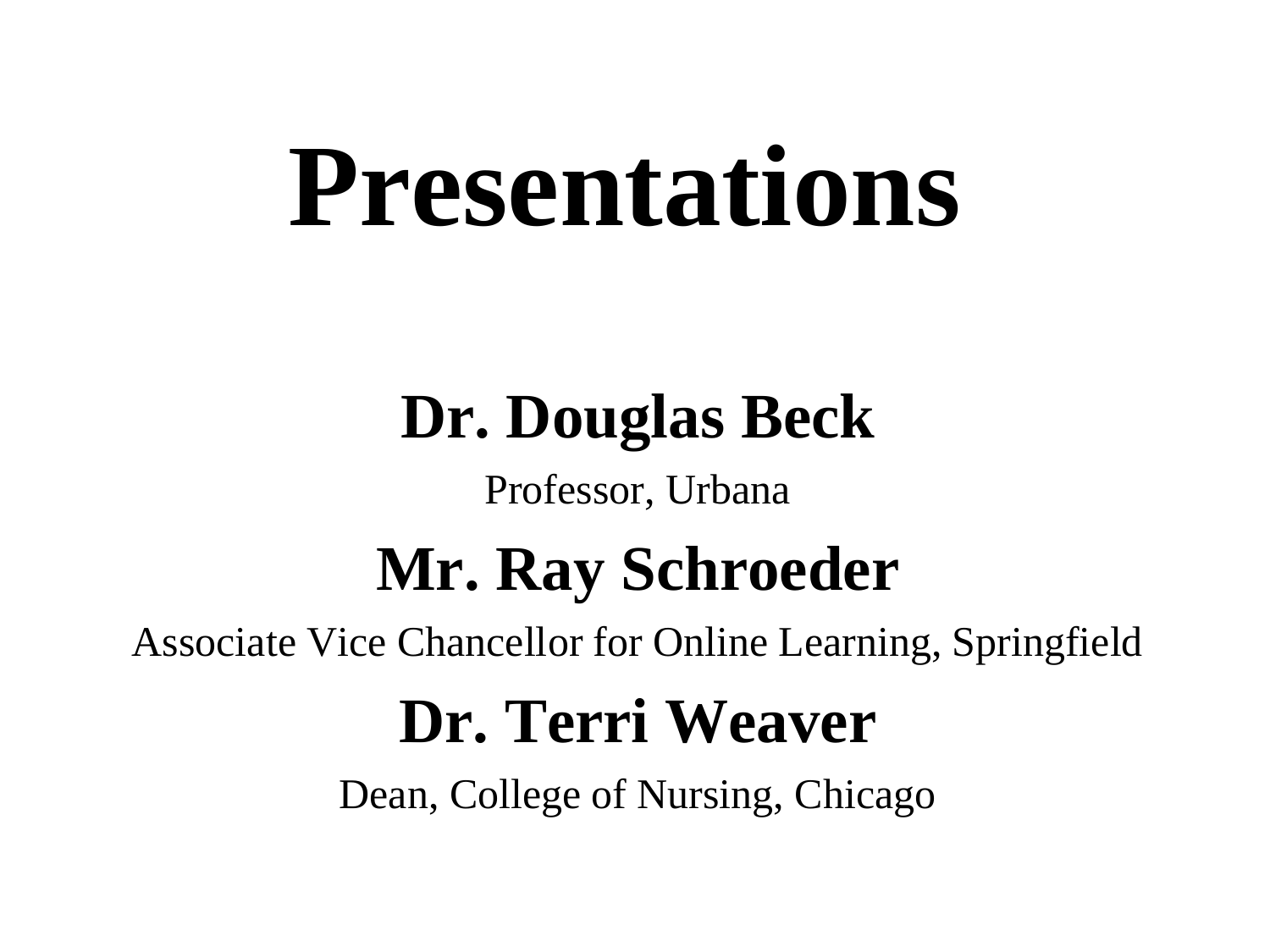# Blended Web/Live Course

Magnetism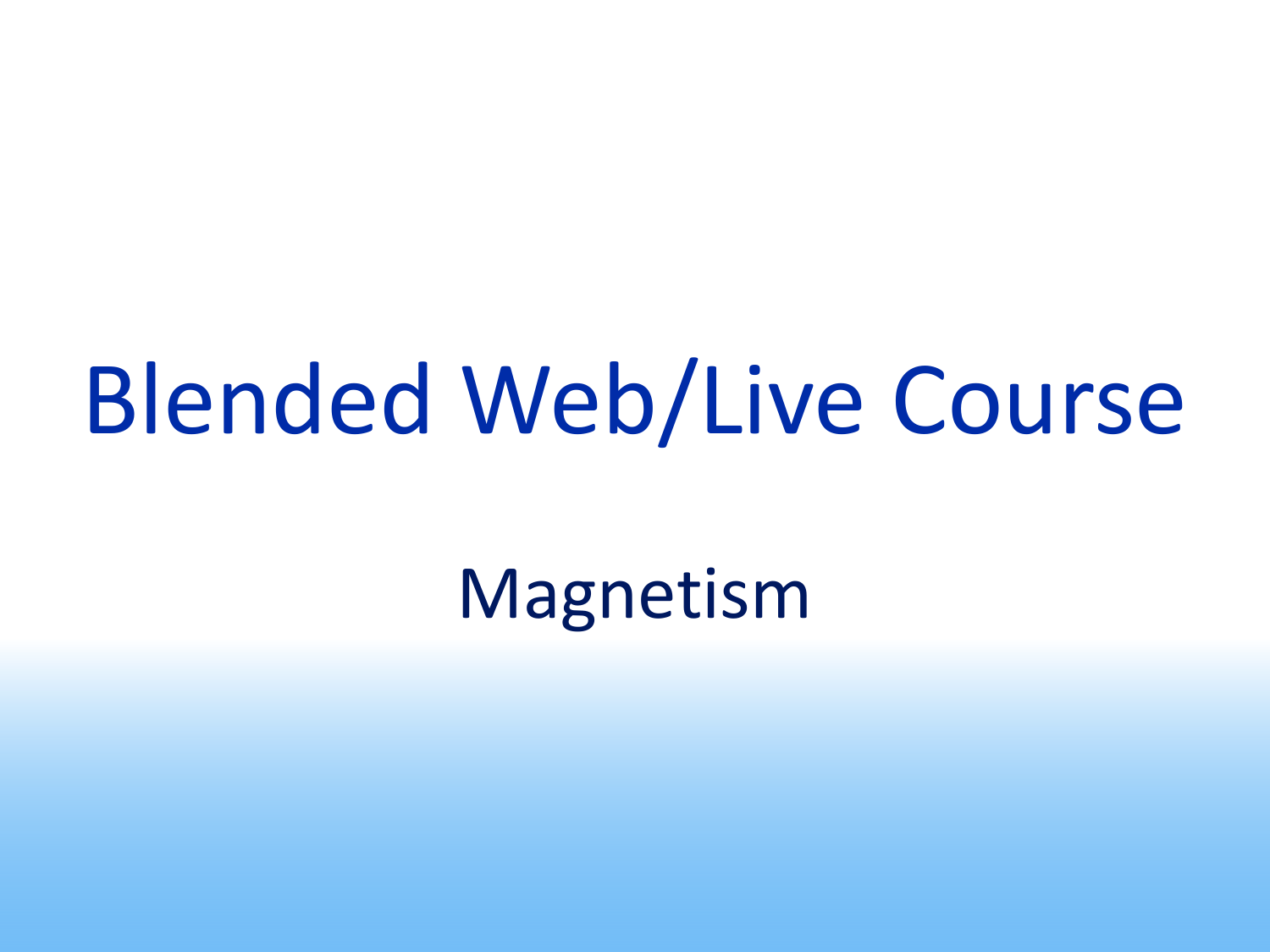#### Your Favorite Caption?



A. "Crazy people have sat in yours." B. "Well, I have to go–my ride is here." C. "Are there two guys with a couch following me or am I imagining it?"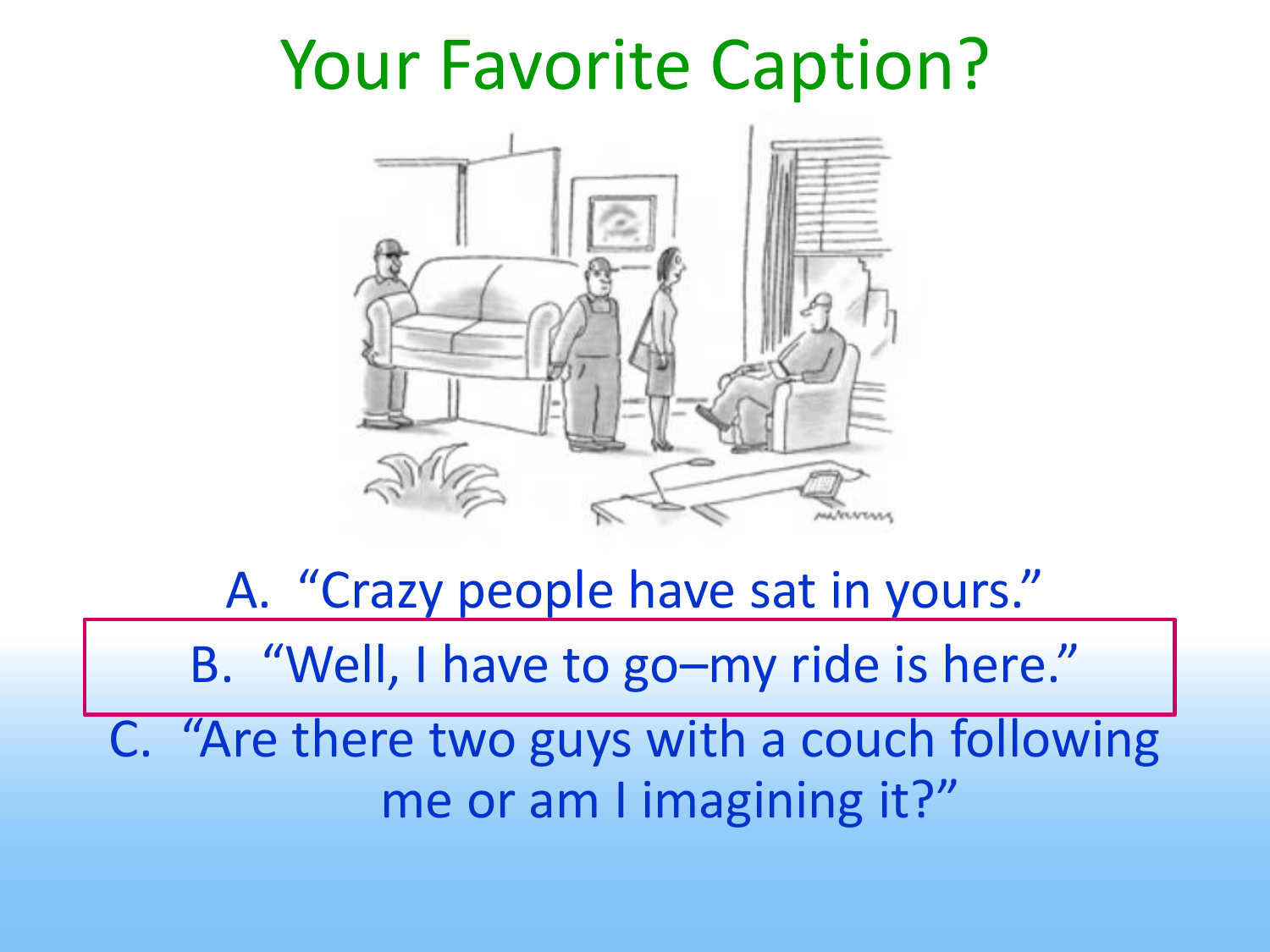### Your Comments

"Forecasting direction of magnetic force"

"More video of the loop moving through the magnetic field."

"I find it difficult to understand the point about conservation, and in what direction the current flow moves in relation to the proximity to the magnet field."

"I found the course material pertaining to magnetic fields creating electricity a little difficult. "

"Magnetic induction "

Induction is tough: A little at a time

We'll practice!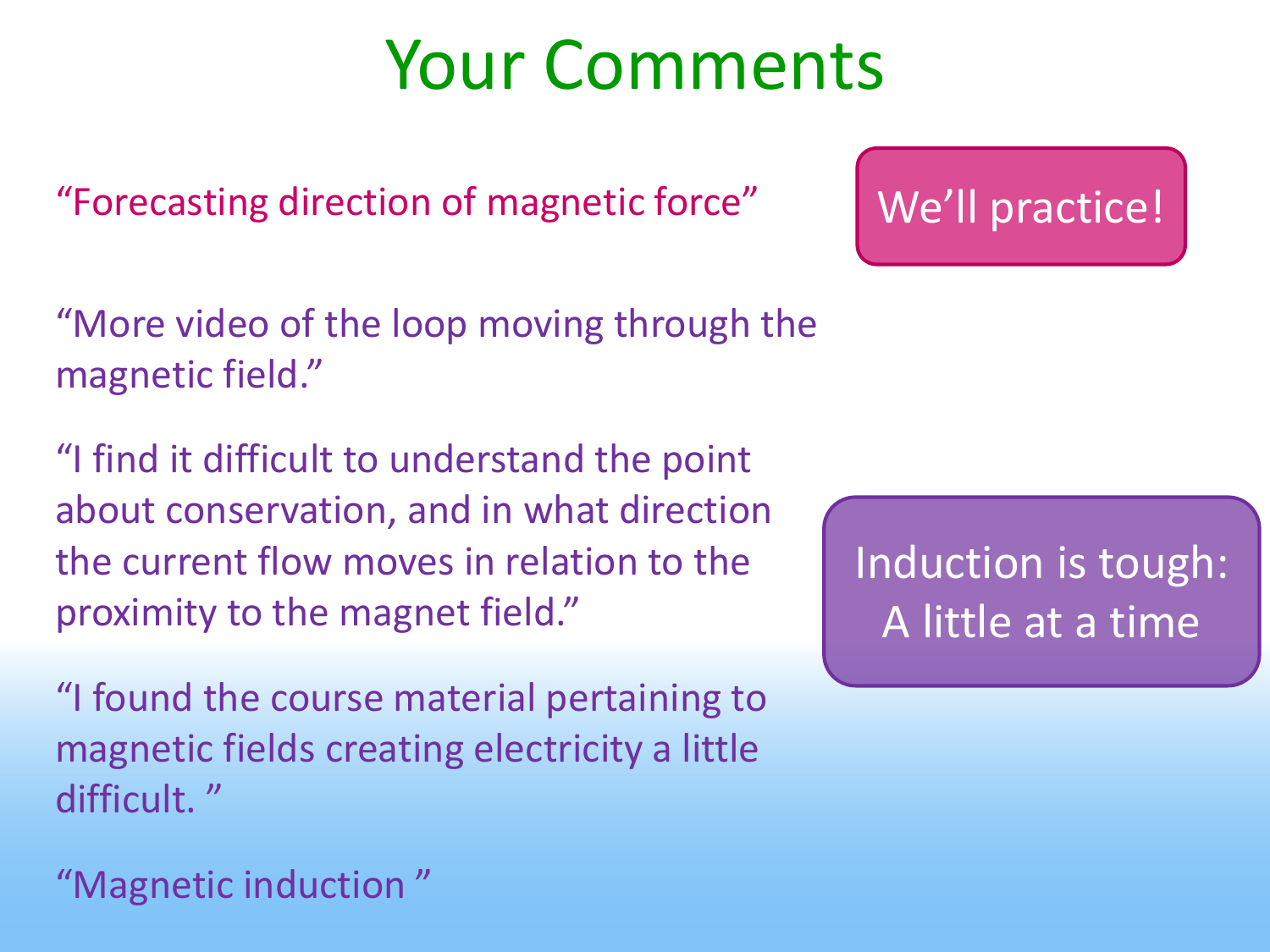# Big Ideas for the Course

- E'nM: big step in level of abstraction
- Present main content on-line
	- Students learn at own pace
	- Carefully constructed material
- Engage students actively during class
	- Just in time intervention based on feedback
	- Peer instruction
- Homework, laboratory, problem-solving in small groups to follow

Special thanks: Gladding, Selen, Stelzer, Wiltfong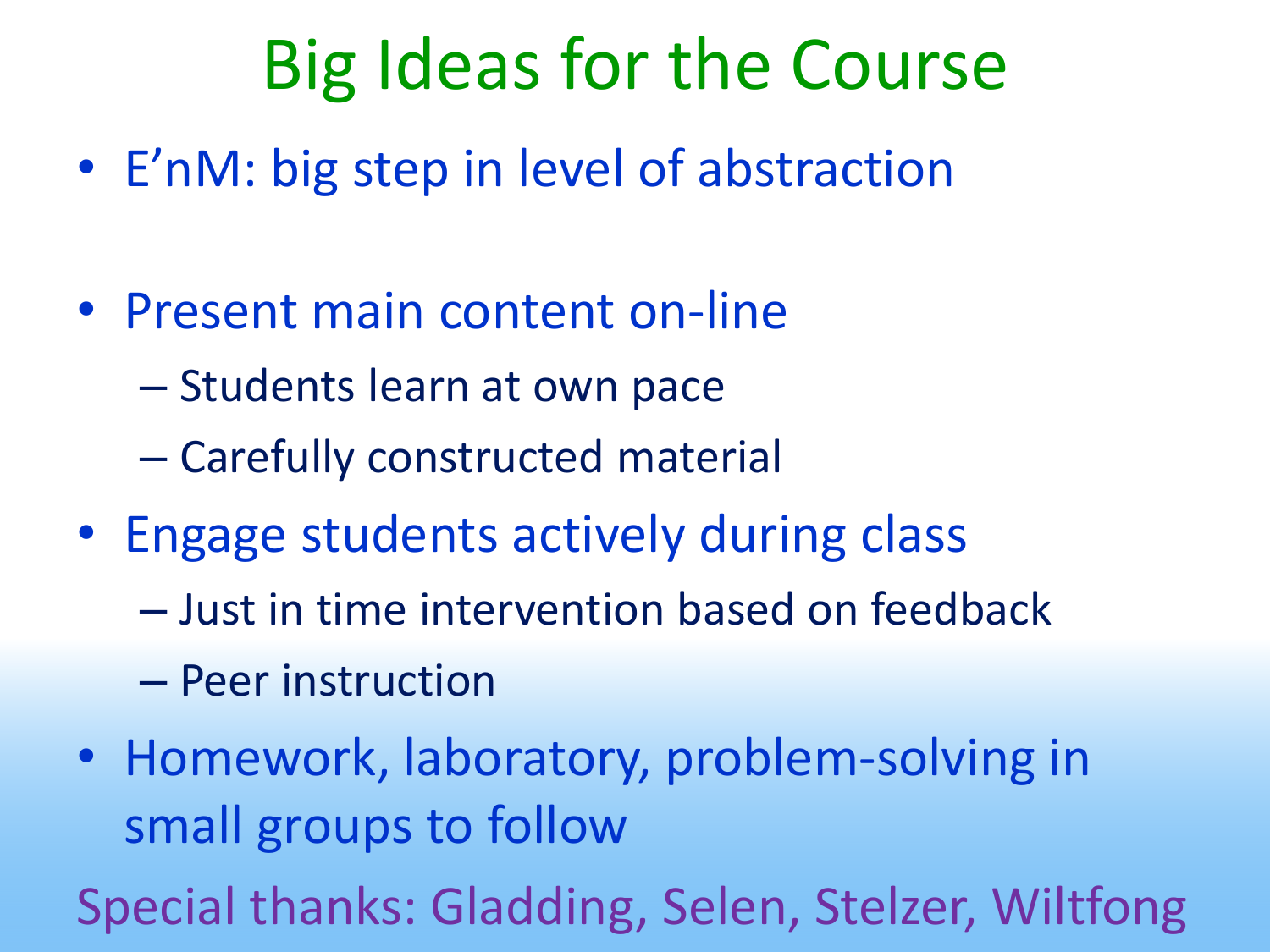# Big Ideas for Magnetism

- Magnets exert forces on each other
- Magnetic field produced by electric currents

– Direction? Right hand rule!



- Charges moving in magnetic netwo reen rule
	- 1. Current carrying wire in magnetic field feels force: electric motors
		- Electric current supplied by  $us \rightarrow motion$

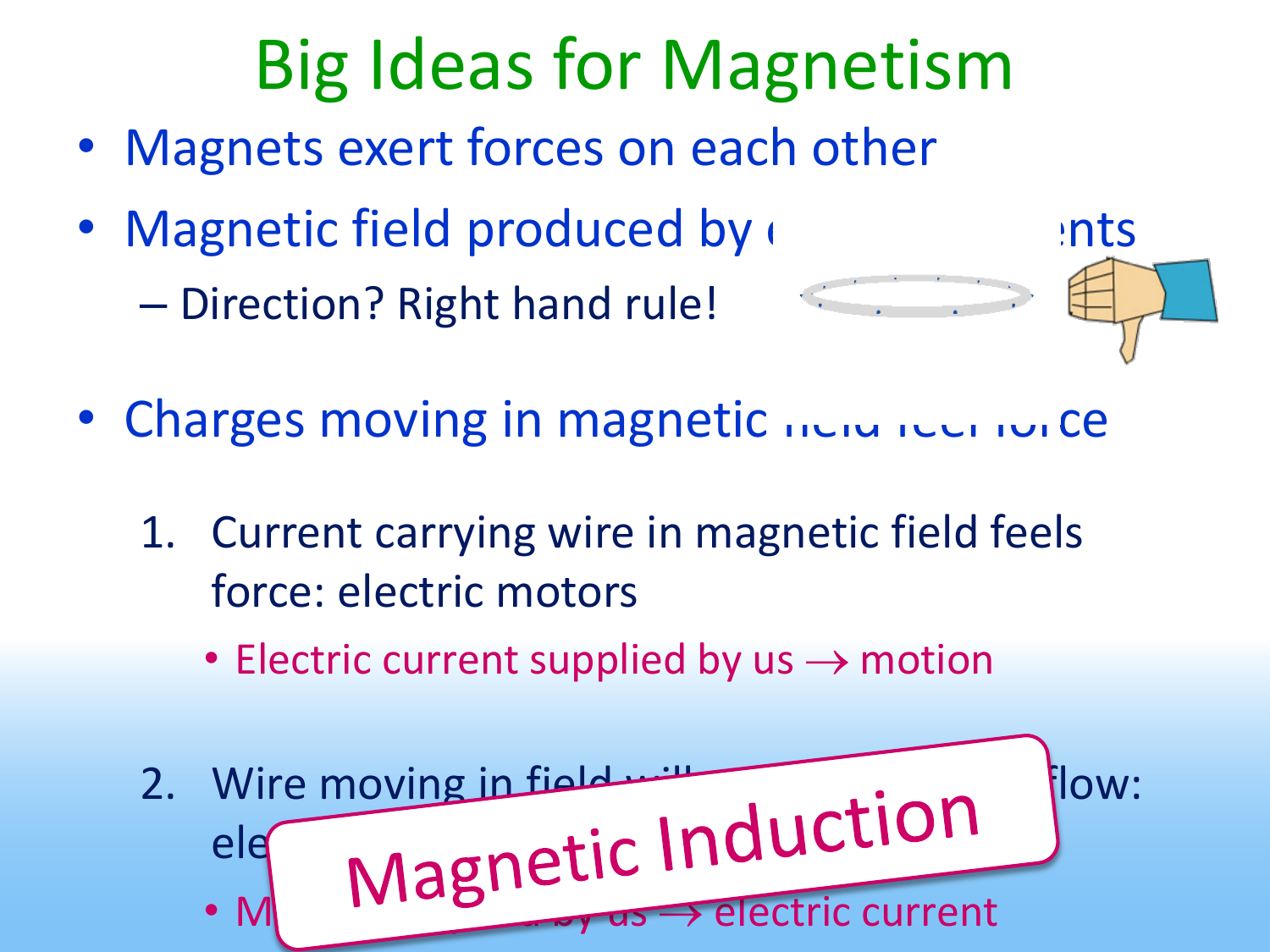## Checkpoint 1

An electric current flows in a loop of wire as shown. The axis of the loop is a line perpendicular to the screen and through the center of the loop.



On the axis of the loop, in which direction does the magnetic field point?

**A)** Into the screen **B**) Out of the screen

**C)** Toward the top of the screen **D**) Toward the bottom of the screen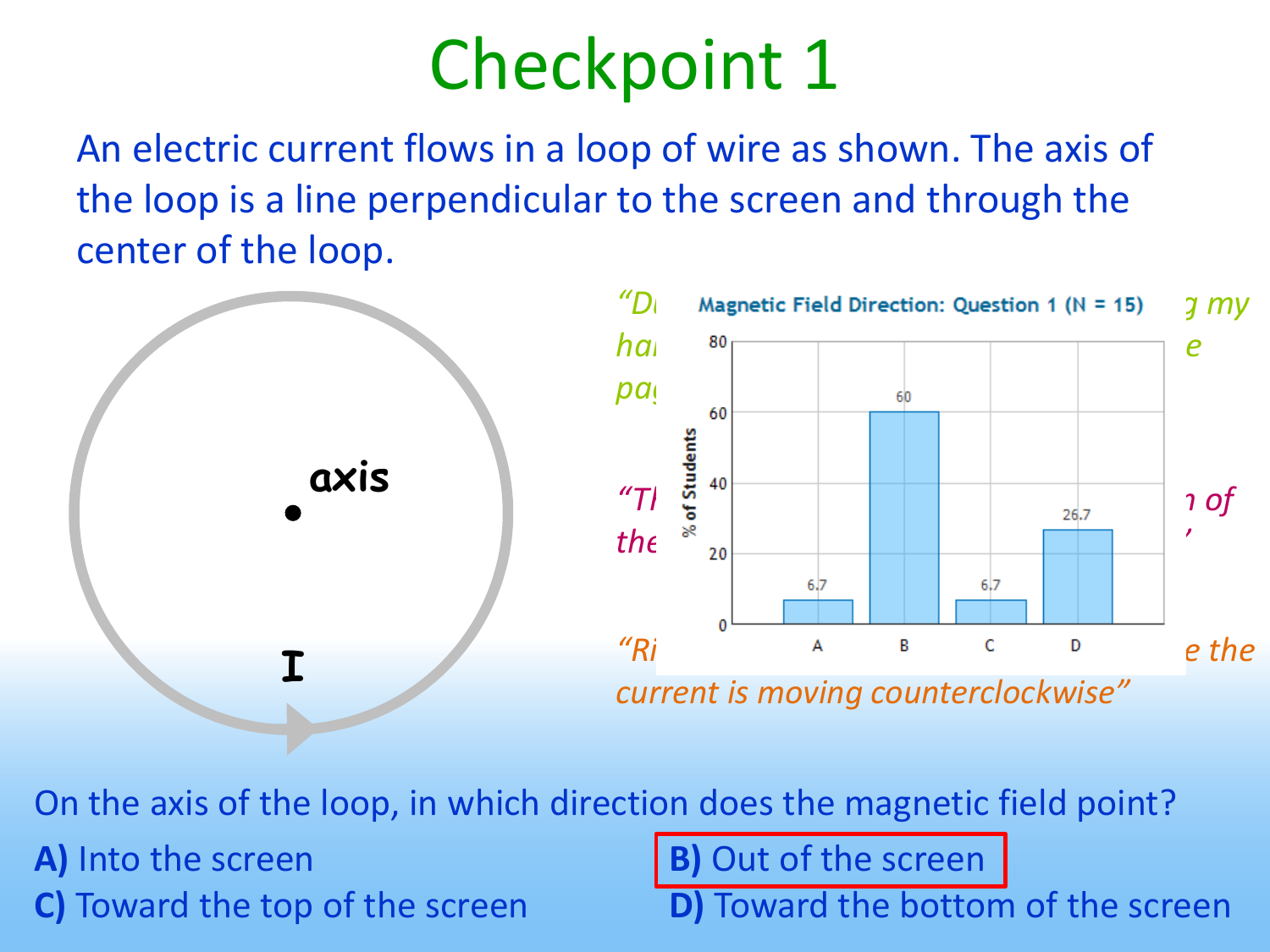## Magnetic Forces

- Charges moving in magnetic field feel force
- Magnetic induction – Moving a wire in a field will cause current to flow

• Current flows in direction to decrease change in magnetic field

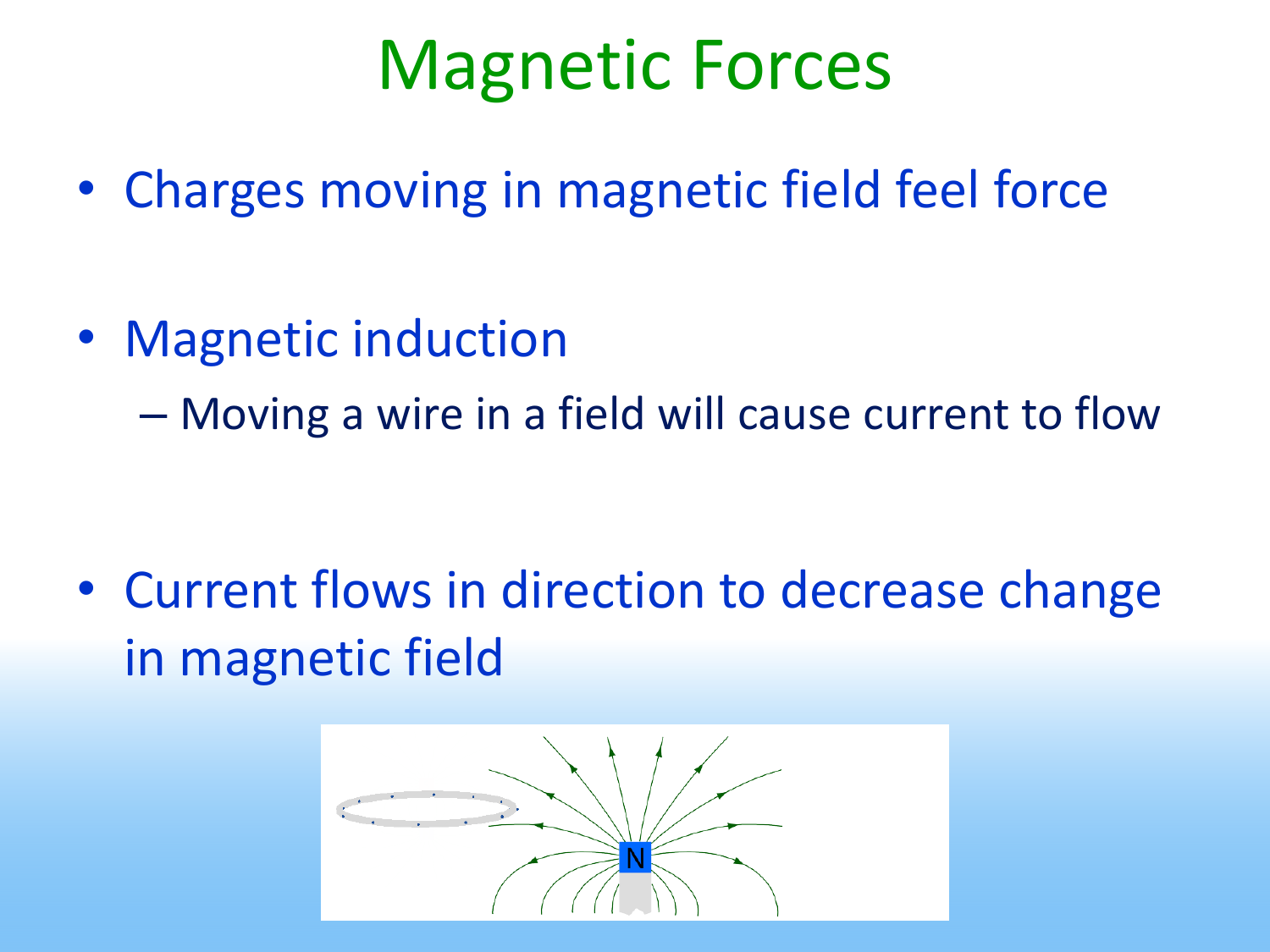# Checkpoint 2

A loop of wire, initially with no current flowing, is suspended centered above the north pole of a bar magnet as shown. The loop is now allowed to fall toward the magnet.

*"I'm not sure I comprehend the drawing correctly, but I think the reaction would gravitate upward in reaction to the north pole of the magnet."*

<sup>2</sup> <sup>30</sup> since the loop is not moving there is<sup>2</sup>ho energy produced<sup>2</sup><sup>20</sup>

 $10$ "It will try to minimize the strength of the force by moving in the opposite direction.*"*



The force on the loop due to the bar magnet **A)** Points toward the right **B)** Points toward the left Points upward **D**) Points downward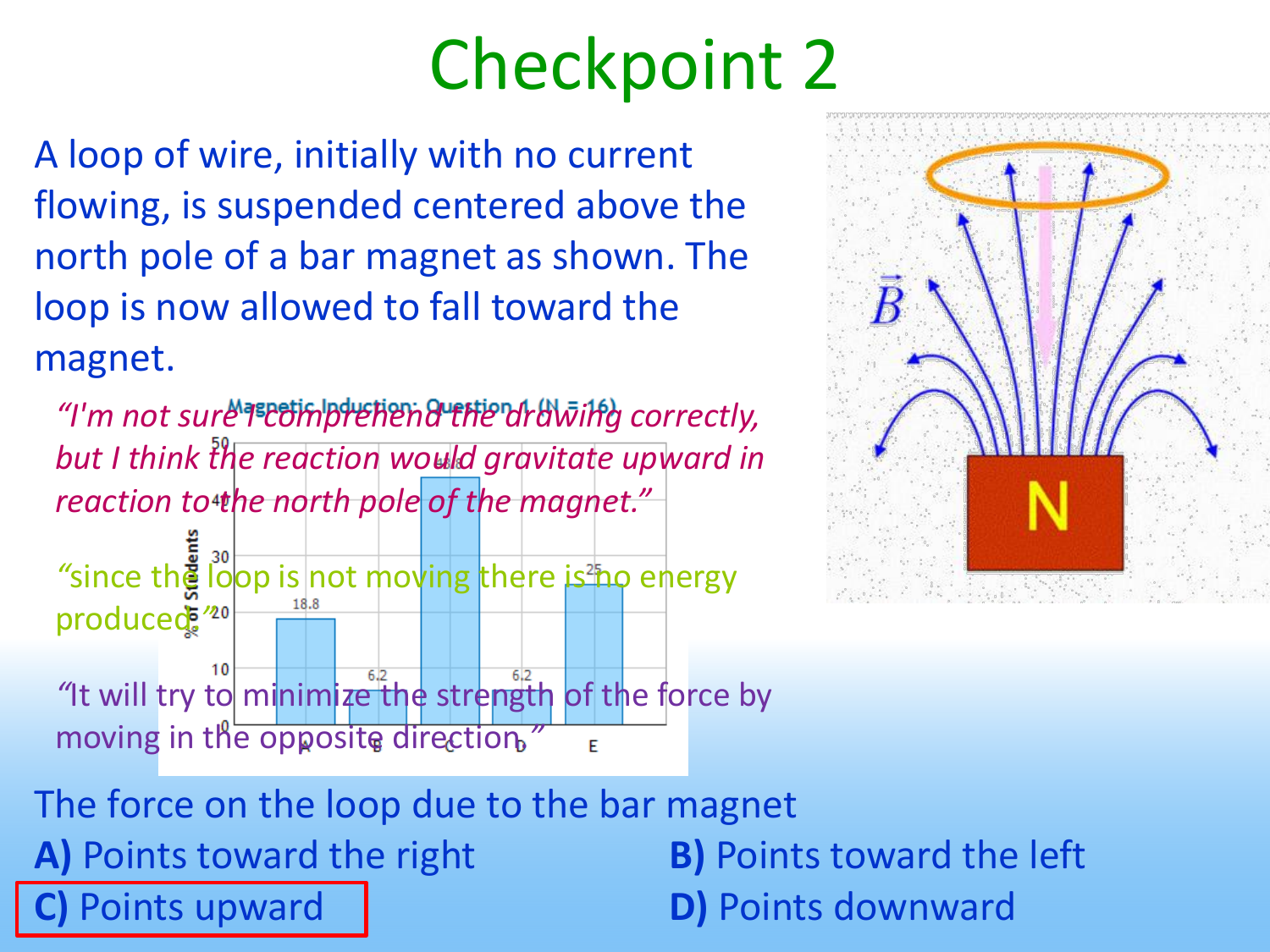# Summary

- There are forces between magnets
- All magnetic fields are produced by charges in motion



- We can supply current and move wires with magnetic fields
- We can generate currents by moving wires in magnetic fields
	- The currents we generate tend to decrease the change in magnetic field